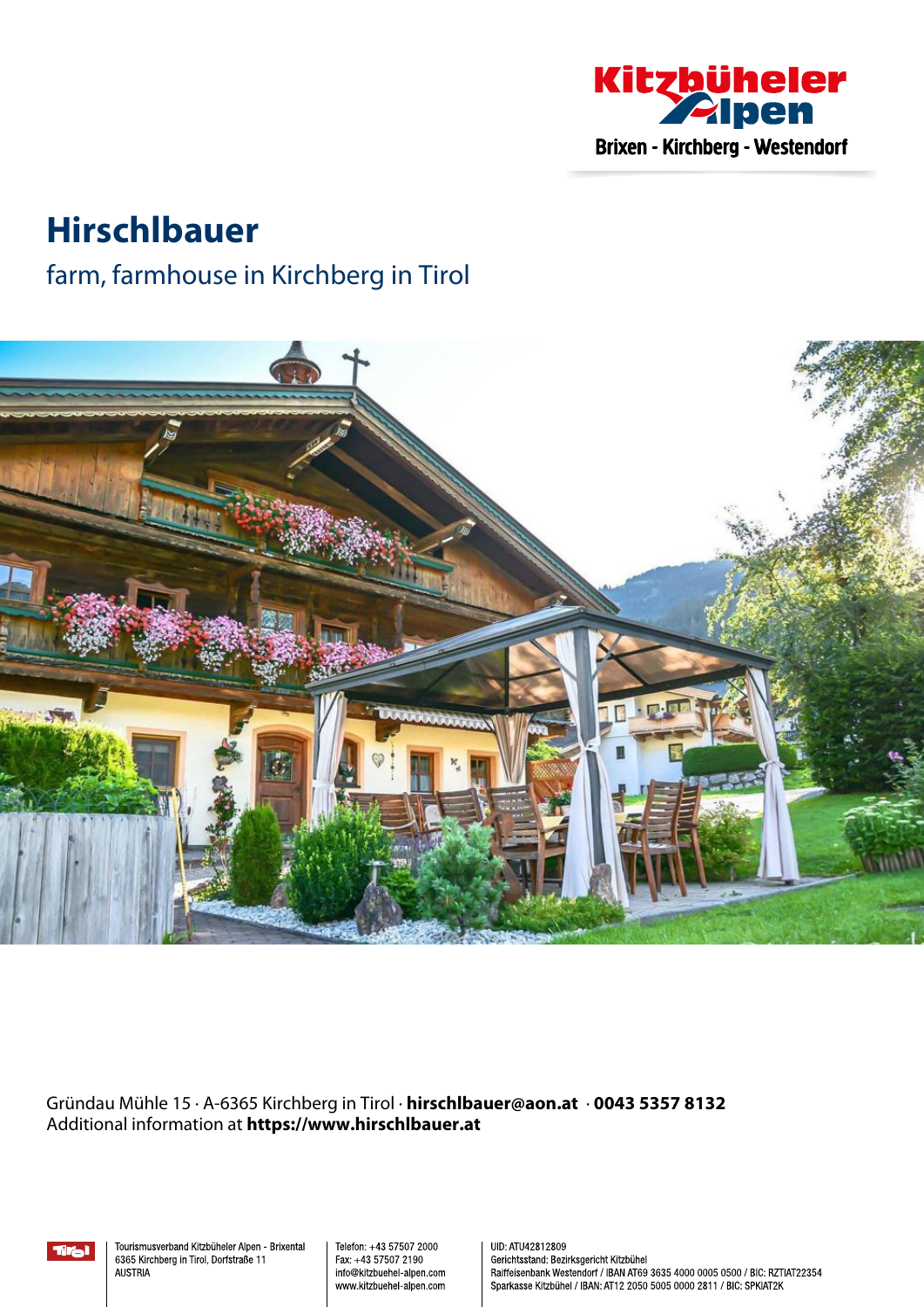

## **Hirschlbauer** farm, farmhouse in Kirchberg in Tirol

Simply enjoy beautiful holidays in <sup>a</sup> dreamlike landscape in the middle of the Kitzbühel Alps. Instead of everyday stress, we offer you peace and serenity in our renovated and lovingly maintained house and garden. Starting point for wonderful hikes and mountain bike routes. In Winter we are directly connected to the skiing areas of Kitzbühel and Westendorf. The Ki-West and Pengelstein valley stations can be reached by bus in <sup>a</sup> few minutes.

Our house is run as an apartment with four separate bedrooms. In the basement there is <sup>a</sup> generously equipped kitchen with lounge. Our lovingly tended garden offers space for relaxation. We are also happy to provide you with <sup>a</sup> bread roll delivery service.

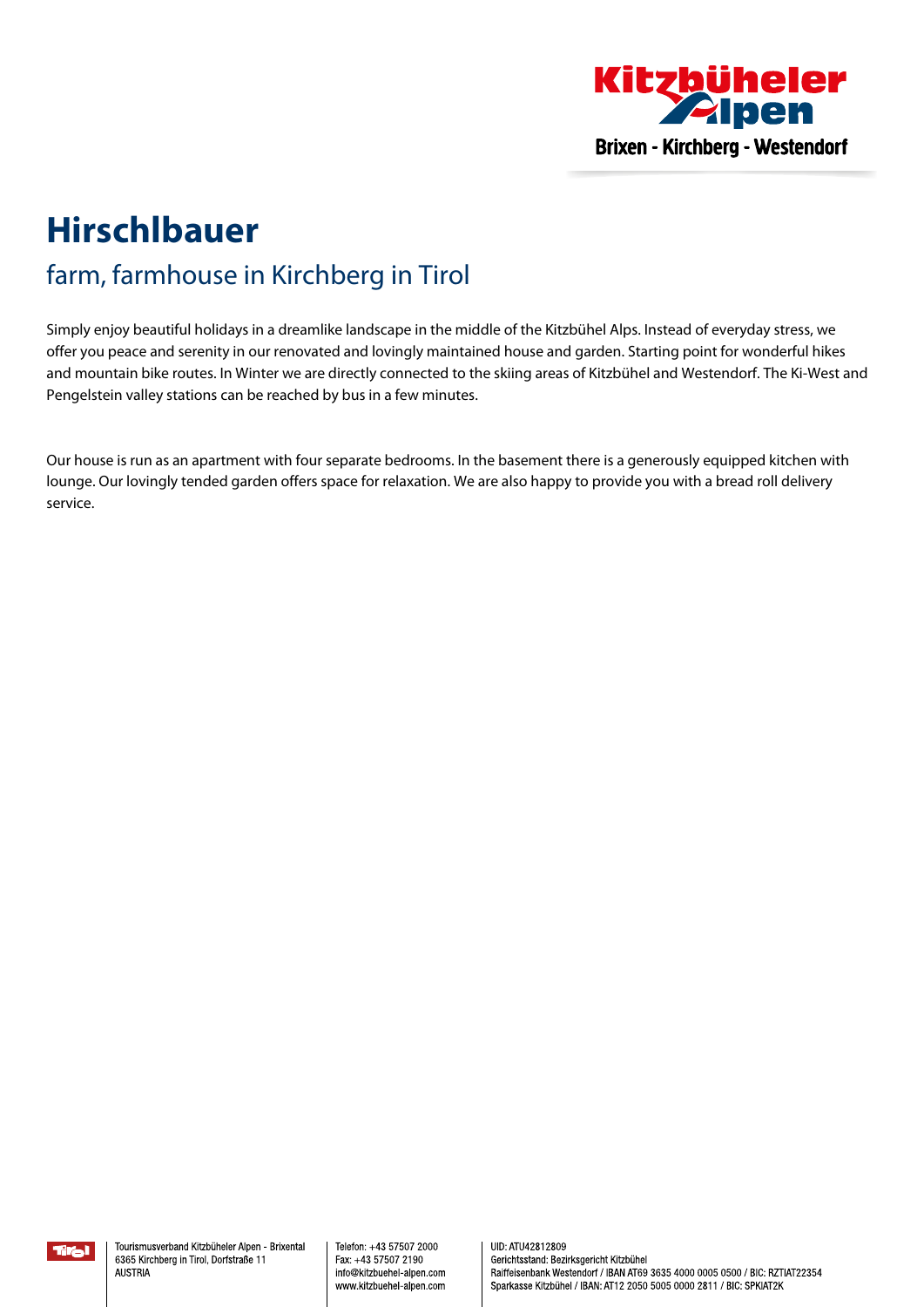



quiet location · near the forest · private setting · right on the bike path · on the hiking path · outskirts of town · meadowlands · infrared cabin



Tourismusverband Kitzbüheler Alpen - Brixental 6365 Kirchberg in Tirol, Dorfstraße 11 **AUSTRIA** 

Telefon: +43 57507 2000 Fax: +43 57507 2190 info@kitzbuehel-alpen.com www.kitzbuehel-alpen.com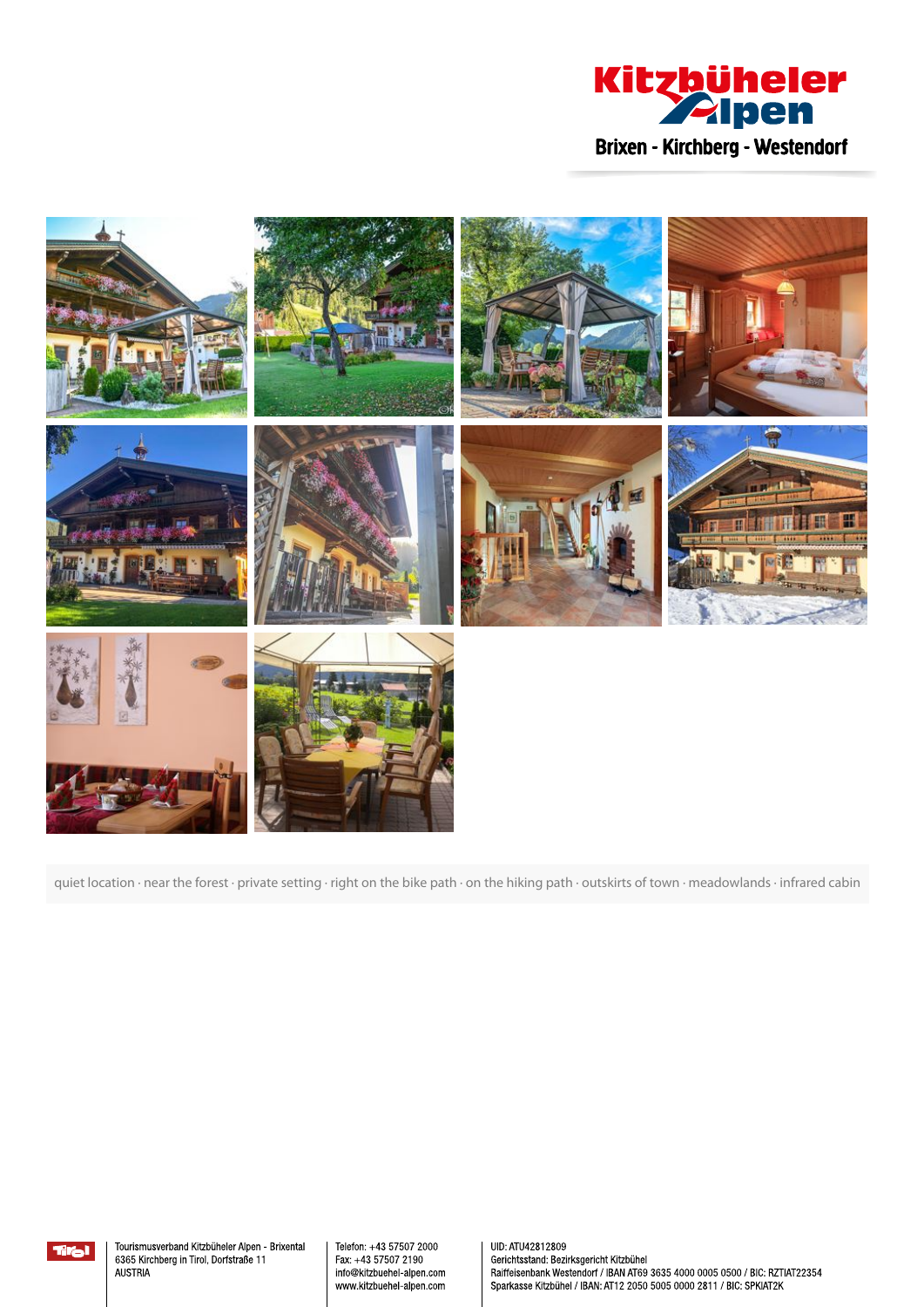

### **Rooms and Apartments**

Current Offers

#### **[Apartment,](https://www.kitzbueheler-alpen.com/en/bri/accommodation/booking/hirschlbauer.html?utm_medium=PDF&utm_campaign=Vermieter-Prospekt&utm_source=Hirschlbauer) shower, toilet**



Flat on the first floor with <sup>4</sup> separate double rooms. Each room is very spacious with its own bathroom (shower/WC), SAT/TV, W-LAN. Additional sofa beds possible. An infrared cabin is available for re...

A spacious room, bookable as double room or family room with max. 2 children. Furnishings: with shower/WC, satellite TV, radio, hairdryer,

ab **€ 168,00** per apartment on 25.06.2022 **TO THE OFFER**

ab

**€ [35,00](https://www.kitzbueheler-alpen.com/en/bri/accommodation/booking/hirschlbauer.html?utm_medium=PDF&utm_campaign=Vermieter-Prospekt&utm_source=Hirschlbauer)** per person on 25.06.2022

**TO THE OFFER**

2-10 Personen · 4 Bedrooms · 120 <sup>m</sup><sup>²</sup>

#### **Triple room, shower, toilet**



2 Personen · 1 Bedrooms · 18 m<sup>2</sup>

### **Conditions**

Free parking available at house. Free WiFi and satellite TV in every room, infrared cabin, ski boot dryer, BBQ possibilities. Large guest's kitchen with recreational room.

safe and internet.

Tral

Tourismusverband Kitzbüheler Alpen - Brixental 6365 Kirchberg in Tirol, Dorfstraße 11 **AUSTRIA** 

Telefon: +43 57507 2000 Fax: +43 57507 2190 info@kitzbuehel-alpen.com www.kitzbuehel-alpen.com